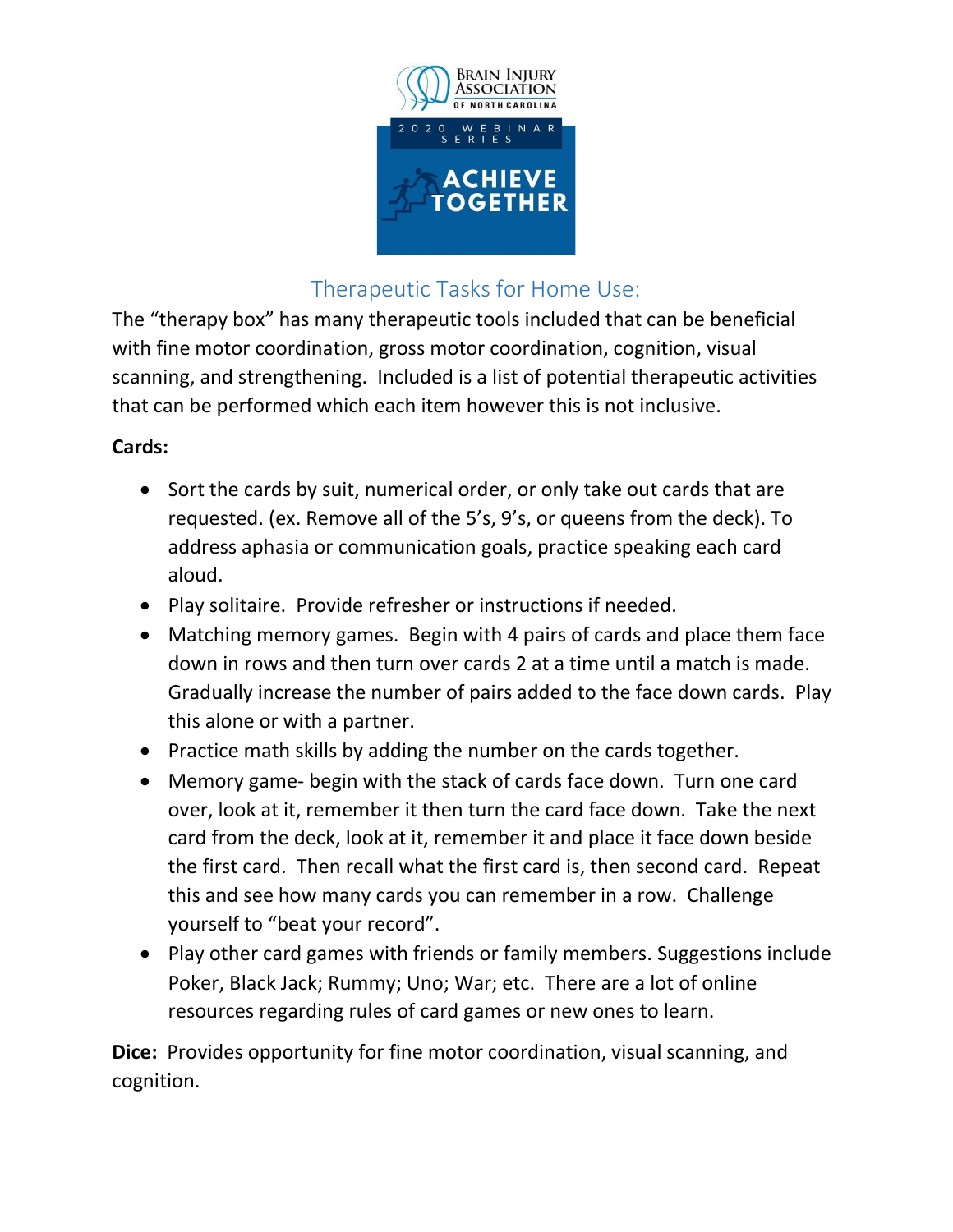- Practice picking up the dice one a time and holding as many as you can in your palm. Then place the dice back on the table one a time trying to keep the rest in your palm area. You can make this more challenging by stacking the dice on top of each other. You can play this with an opponent as well.
- Roll the dice on the table and add the total of the dice to practice math skills. You can roll 2, 3, or all dice at a time to make this task easier or more difficult.
- Play Yahtzee. The instructions can also be found online.

Balloons: Practice blowing up the balloon if able to do so. Hit the balloon to a partner or against a wall. You can also hit it up to yourself and see how many times you can hit the balloon in a row. Alternate right and left hand if possible. If balance issues are present, please have someone provide close stand by assistance with this or perform in a seated position. "Punch balloons", which are the large balloons attached to the rubber band, are also helpful with speed and motor control. This is helpful for motor control, eye hand coordination and balance. Practice hitting this with control and if balance allows, try walking while tapping the balloon. To challenge this activity, hit the balloon to a partner while saying items in a category such as fruits, states, types of cars, etc.

Small or larger balls: Balls are a very therapeutic tool and can be used in many creative ways to address eye hand coordination and motor skills.

- Practice bouncing the ball and catching it with both hands together. For the larger ball, dribble the ball with one hand, then alternating hands. Practice bouncing the larger ball to someone and catching it.
- Pass the ball back and forth to a partner or against a wall using both hands to catch and watch the ball along the way to address eye hand coordination.
- To increase the complexity of the activity, add cognitive challenges such as naming states or categories going through the alphabet (fruits, vegetables, cars, etc).
- Use the smaller ball to increase the difficulty, use the smaller ball to bounce and catch with the same hand, alternating hands, etc.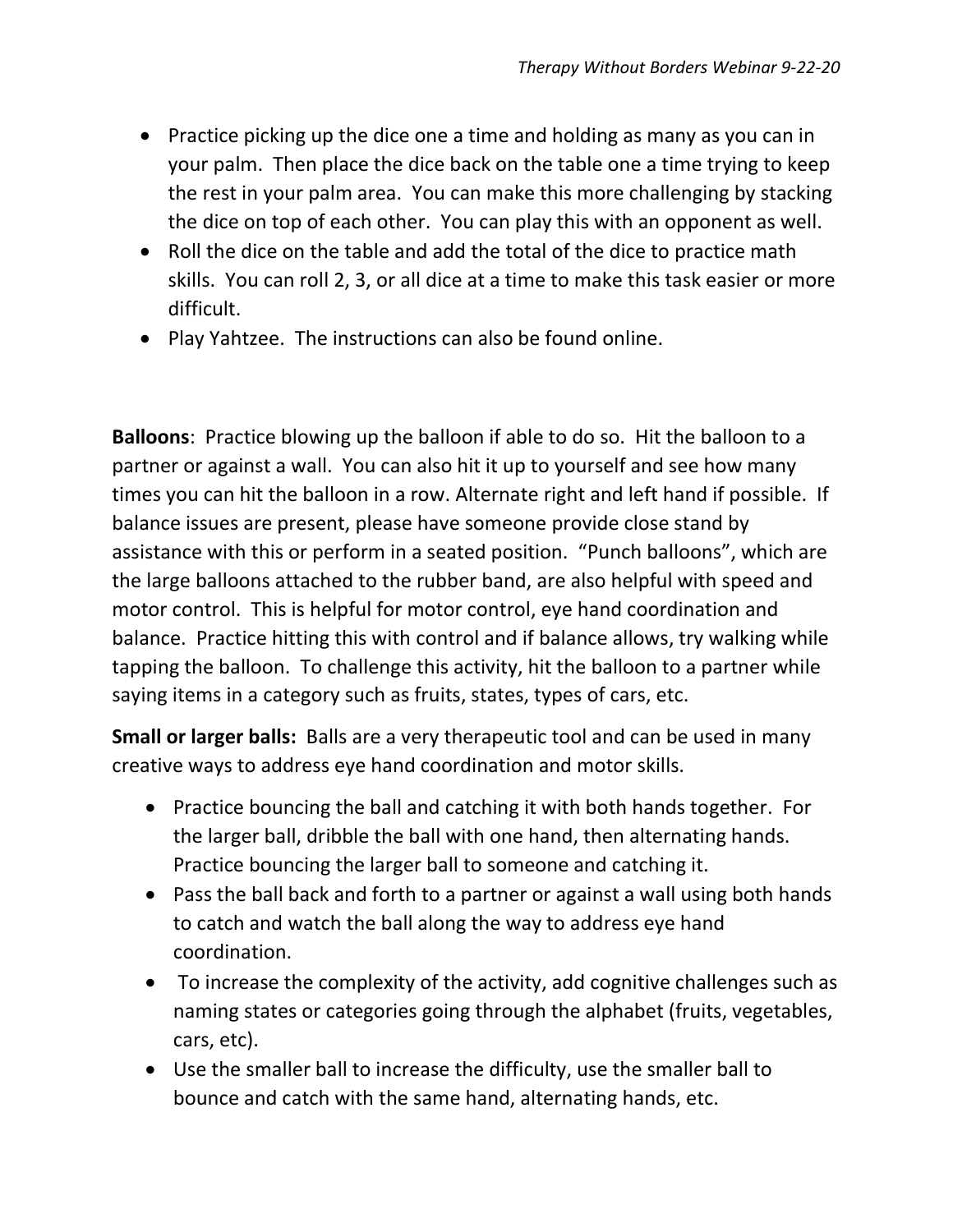Thera-putty (play dough or silly putty)- Improves hand strengthening and coordination.

- Practice squeezing the dough especially with the weaker hand.
- Pull the dough apart with both hands and squeeze back together like you are "making taffy".
- Roll the dough on the table like a snake, then pinch the roll flattening it out.
- Hide items such as coins or marbles and remove them from the putty.

### Cognitive activities and scanning tasks:

- Large print search-a-word, crossword puzzles, and sudoku are excellent cognitive activities. They can be increased in difficulty as they become easier. This addresses attention, scanning, problem solving, and memory.
- Games such as "hangman", tic tac toe also helpful.
- Puzzles- they can range from 24 pieces to 100 or more pieces depending on complexity needed.

Adult Coloring book- coordination and attention skills as well as writing skills.

### Fine Motor Coordination tasks:

- Clothes pins- pinch the clothespins and place on the side of the therapy box or another surface. To encourage shoulder range of motion place the box on a higher surface. Words can be written on the clothespins to practice speech goals.
- Coins- practice picking up coins one at a time and hold as many of them as possible in your hand then put them down one at a time. Incorporate cognitive activity to count the money, sort the coins, make change, etc. You can also place coins in a bank or slot made in the top of a plastic container.
- Small jenga game- This can be played by trying to remove pieces and placing them on top. This can also be used to stack the blocks on top of each other or picking them up one a time to address coordination and problem solving for the game.